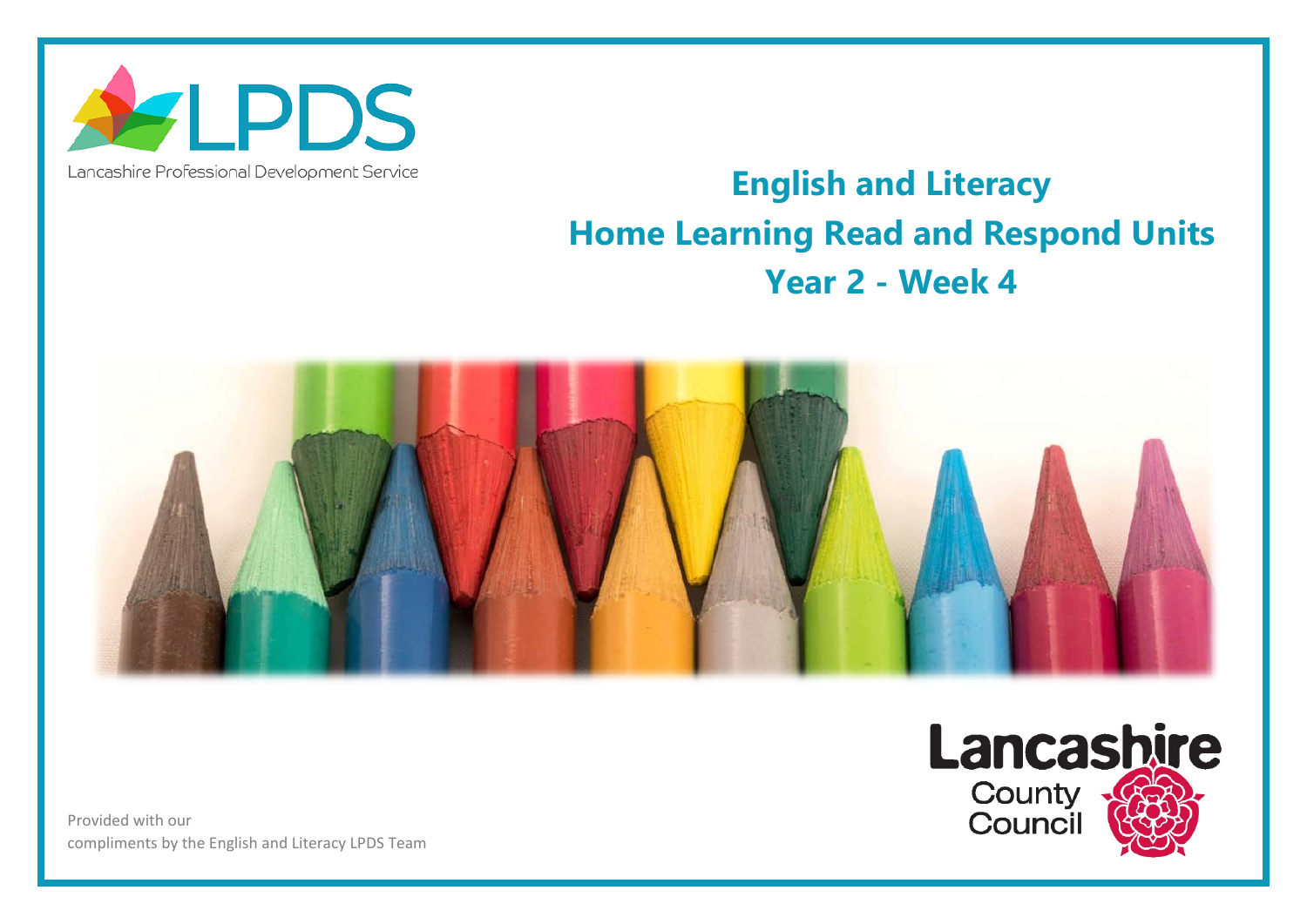

| <b>Week Four</b>       |                               |                         |                          |                           |                             |  |  |  |
|------------------------|-------------------------------|-------------------------|--------------------------|---------------------------|-----------------------------|--|--|--|
| <b>Year 2</b>          | Day 1                         | Day 2                   | Day 3                    | Day 4                     | Day 5                       |  |  |  |
| <b>Focus text:</b>     | Read together the opening     | Read together the       | Return to the theme of   | Read together the         | Read together the           |  |  |  |
| <b>Horrid Henry by</b> | chapter of one of the first   | opening extract from    | Henry's birthday party   | opening extract from      | opening extract from        |  |  |  |
| Francesca Simon.       | stories about Horrid          | Horrid Henry's Birthday | from yesterday.          | Horrid Henry Robs the     | Horrid Henry Peeks at       |  |  |  |
| This week, you will    | Henry:                        | Party from the          | Talk about how a         | Bank from the Tricky      | Peter's Diary from Horrid   |  |  |  |
| be reading all about   | https://www.lovereading4      | collection Fearsome     | birthday party takes a   | <b>Tricks Collection:</b> | Henry and the Football      |  |  |  |
| the antics of Horrid   | kids.co.uk/book/9883/Hor      | Four:                   | lot of preparation and   | https://www.lovereadi     | Fiend:                      |  |  |  |
| Henry!                 | rid-Henry-by-Francesca-       | https://www.lovereadi   | planning!                | ng4kids.co.uk/book/10     | https://www.lovereadin      |  |  |  |
|                        | Simon.html                    | ng4kids.co.uk/book/82   | Today, you are going to  | 615/Horrid-Henrys-        | g4kids.co.uk/book/1093/     |  |  |  |
| Each of the lessons    |                               | 18/Horrid-Henrys-       | help Henry's family with | Tricky-Tricks-by-         | Horrid-Henry-and-the-       |  |  |  |
| this week uses         | Discuss - How is Henry        | Fearsome-Four-by-       | the planning and make    | Francesca-Simon.html      | Football-Fiend-by-          |  |  |  |
| extracts which are     | feeling about the dance       | Francesca-Simon.html    | some lists.              | Discuss the game          | Francesca-Simon.html        |  |  |  |
| available from the     | class? Why doesn't he         | Discuss - How is Henry  | Re-watch the animated    | Gotcha that Horrid        | Discuss why people          |  |  |  |
| LoveReading4kids       | want to go? What would        | feeling about his       | version here, up to 3:36 | Henry and Moody           | choose to write a diary $-$ |  |  |  |
| website.               | he rather be doing? What      | birthday? How are his   | mins:                    | Margaret are playing.     | i) to retell key events     |  |  |  |
| (Registration will be  | do you think about            | Mum and Dad feeling     | https://www.youtube.c    | Does Gotcha remind        | that have happened to       |  |  |  |
| required to access     | <b>Madame Tutu? What does</b> | about his birthday?     | om/watch?v=rL8g KNz      | you of any board games    | them that day and ii) to    |  |  |  |
| these extracts.        | Madame Tutu think of          | Why are they feeling    | <b>HVs</b>               | you like to play? What    | make comments on            |  |  |  |
| Membership is free).   | Henry's dancing?              | differently to Henry?   | Imagine you are Henry's  | are the similarities or   | these events or talk        |  |  |  |
| There are also         |                               |                         | Mum. Write a list of all | differences? It sounds    | about their thoughts and    |  |  |  |
| numerous episodes      | Support by watching the       | Support by watching     | the party food Mum       | like Henry likes to       | feelings.                   |  |  |  |
| of the animated        | opening of the animated       | the opening of the      | would like to buy.       | cheat! Do any of your     |                             |  |  |  |
| version available on   | version of the same story     | animated version of     | Continue to add more     | family members cheat      | Re-read Perfect Peter's     |  |  |  |
| YouTube.               | up to 3:08 mins:              | the same story up to    | items than those         | when playing board        | diary entries on pp10-11    |  |  |  |
| <b>When following</b>  | https://www.youtube.com       | 3:01 mins where Henry   | mentioned in the clip.   | qames?!                   | of the extract.             |  |  |  |
| links online, parents  | /watch?v=F5aTgH1vCE0          | hands out his           | Now imagine that you     |                           | Ask whether these are       |  |  |  |
| should monitor that    | Pretend you are Henry and     | invitations.            | are Henry. Write a list  | Whilst we have been in    | good diary entries or       |  |  |  |
| children are           | write in role. Write a letter | https://www.youtube.    | of all the party food    | lockdown and socially     | not. How could they be      |  |  |  |
| remaining on that      | to Mum and Dad, pleading      | com/watch?v=rL8g KN     | that Henry would like to | distancing, you may       | improved?                   |  |  |  |
| page only and are      | with them to stop taking      | zHVs                    | buy. Add some more       | have been playing         |                             |  |  |  |
| keeping safe online.   | you to the dance classes.     | Design and write an     | items to this list too!  | some board games with     |                             |  |  |  |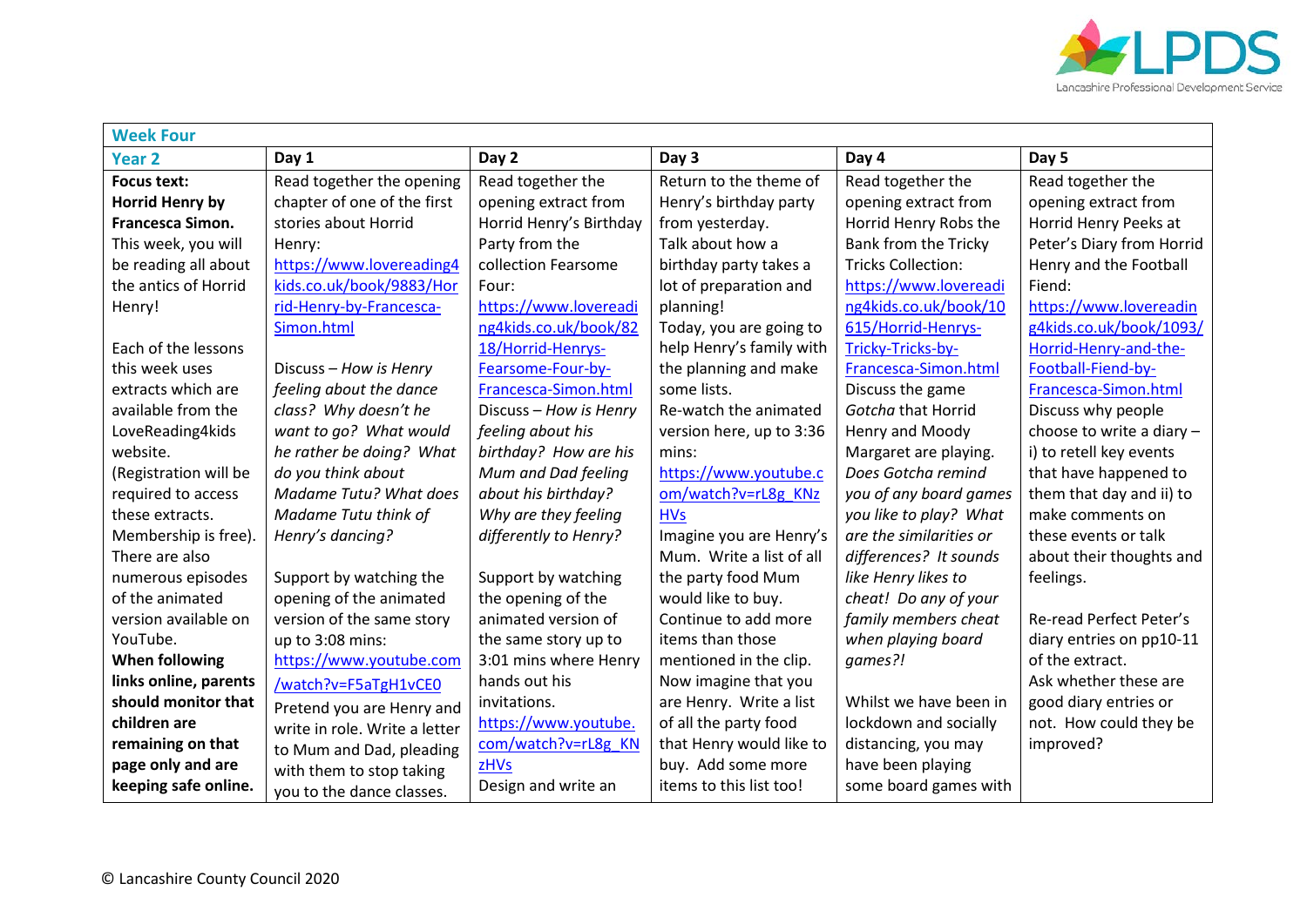

|  | Discuss all the reasons you  | invitation to Henry's    | Remember to use           | your family. Use the   | Imagine you are Perfect  |
|--|------------------------------|--------------------------|---------------------------|------------------------|--------------------------|
|  | could include in the letter, | birthday party at Laser  | commas to separate all    | opportunity to dig out | Peter. Your challenge is |
|  | e.g. you'd rather learn      | Zap. If you have some,   | the items on your list!   | some old favourites    | to rewrite the diary     |
|  | karate, Madame Tutu          | look at party            |                           | and play again! Talk   | entry for one of the     |
|  | screeches at you, your       | invitations you have     | Later on, (5:10 mins)     | about your favourites  | days. You could imagine  |
|  | friends at school will laugh | received in the past for | Dad says, 'I know lots of | and why.               | that you are writing the |
|  | when they see you as a       | ideas. You will need to  | good games.' Make a       | Do you have a board    | entry after one of       |
|  | raindrop, etc.               | include:                 | list of all the party     | game that you think    | Henry's troublesome      |
|  |                              | To:                      | games that could be       | Henry would like to    | antics that you've read  |
|  | Use your discussion to       | Please come to my        | played at Henry's party.  | play?                  | about this week.         |
|  | help write your letter. You  | birthday party!          | Talk about how Henry      |                        | Remember to i) retell    |
|  | might want to use the        | On (date):               | might spoil each one.     | Your challenge is to   | the key events from the  |
|  | introductory sentence and    | At (time):               |                           | introduce Henry to a   | day and ii) make some    |
|  | sentence starters below to   | Location (where):        | Watch to the end of the   | board game and write a | comments, or write       |
|  | help you:                    | Special requirements:    | story.                    | review. You would      | about your thoughts or   |
|  | Dear Mum and Dad,            | (e.g. fancy dress,       | Imagine you are either    | need to include:       | feelings in response to  |
|  |                              | swimming costume,        | Henry or Henry's Mum.     | - name of the game     | what happened.           |
|  | I'm writing this letter to   | Henry may even be so     | Write some sentences      | - number of players    |                          |
|  | convince you that dance      | rude as to ask for a     | listing all the reasons   | - a basic summary of   | Check all sentences for  |
|  | classes are not for me!      | huge present!)           | why you think Henry       | how to play            | spelling and punctuation |
|  |                              | Please reply to:         | should or shouldn't       | - why the game is      | together.                |
|  | First of all,                |                          | have a birthday party     | one of your            |                          |
|  | Another reason               | Remember to include      | next year.                | favourites and why     |                          |
|  | Also,                        | capital letters at the   |                           | you think Henry        |                          |
|  | Finally,                     | start of peoples'        | Check all sentences for   | would like it          |                          |
|  | Please say you'll think      | names, days of the       | spelling and              | - a star rating.       |                          |
|  | about it!                    | week, months of the      | punctuation together.     |                        |                          |
|  | Love Henry                   | year, places, etc.       |                           |                        |                          |
|  | Check all sentences for      |                          |                           |                        |                          |
|  | spelling and punctuation     | Decorate your            |                           |                        |                          |
|  |                              | invitation to make it as |                           |                        |                          |
|  | together.                    | attractive as possible.  |                           |                        |                          |
|  |                              |                          |                           |                        |                          |